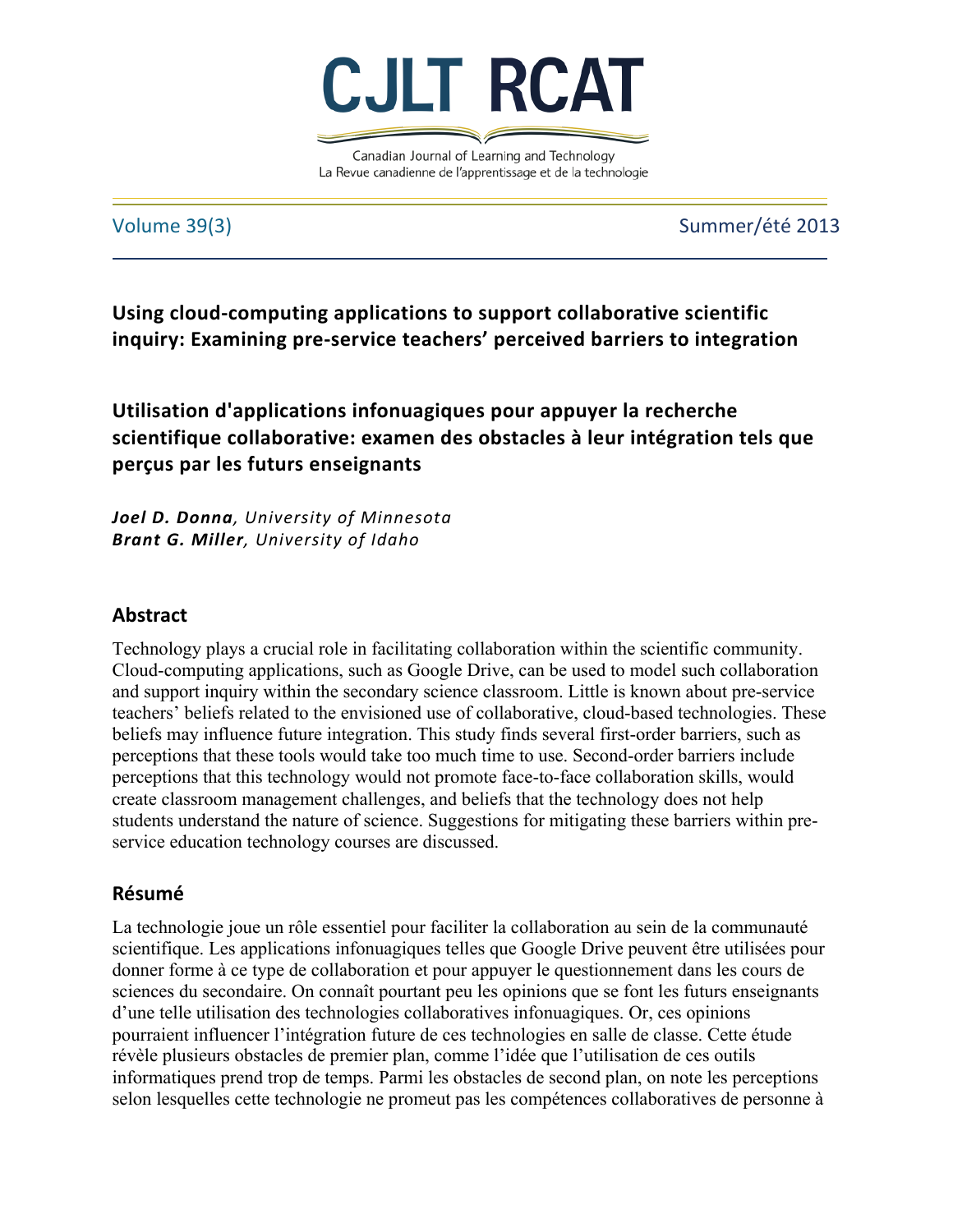personne, pose des problèmes de gestion de classe et n'aide pas les étudiants à comprendre la nature de la science. Des suggestions sont proposées pour atténuer ces obstacles dans les cours de technologie des programmes d'éducation.

## **Introduction**

Science education reform documents call for students to learn and do science in ways that are similar to authentic scientific research (AAAS, 1993; Duschl, Schweingruber, & Shouse, 2007; NRC, 1996). Students are to engage in scientific practices through investigations in which students ask questions, make hypotheses, collect and analyze data, and create and defend conclusions (NRC, 2011). Within these guided and open-ended inquiry investigations (NRC, 2000), students are to collaborate and engage in conversations with their peers to create a community of discourse that participates in evidence based arguments (Duschl, Schweingruber, & Shouse, 2007).

Peer-based collaboration closely models the nature of science in which scientists work (NSTA, 1999; University of California Museum of Paleontology, 2011). Scientists work in collaboration in a variety of aspects of their work including the development of studies, the analysis of data, the building of theory and providing peer feedback. Collaboration can often take place at a distance. Information and communication technologies play an increasingly crucial role in facilitating such collaboration within science (Olson, Zimmerman & Bos, 2008). Technology helps facilitate the collaborative sharing and analysis of data (e.g. Biomedical Informatics Research Network) and for experiments to be run remotely (e.g. Upper Atmospheric Research Collaboratory). On smaller scales, groups of scientists use publicly available online tools for communication and collaboration.

Science education reform documents have long called for the use of technology not only to support scientific practices but also to model the distance-based interactions between scientists. For example, the National Science Education Standards call for the use of technology not only to improve investigations, but to also improve communication between students (NRC, 1996). Additionally, the National Science Teachers Association (1999) calls for the use of technology for networking to "emulate the way scientists work" (p. 1) and encourages collaboration with students over distances, thus, reflecting the nature of scientific research. More recent reform calls, such as the National Research Council's Framework for Science Education (2011) suggest that students should "use spreadsheets, databases, tables, charts, graphs, statistics, mathematics, and information and computer technology to collate, summarize, and display data and to explore relationships between variables" (p. 63) to support learning of science concepts. Outside of science education, the NETS-S (ISTE, 2007) supports the call for the use of collaborative technologies for student learning through "us[ing] digital media and environments to communicate and work collaboratively, including at a distance, to support individual learning and contribute to the learning of others" (Standard 2. Communication and Collaboration). Using collaborative technologies can help support collaborative inquiry within science education and can help model how scientists use technology.

There are a number of cloud-computing tools that can be used to support collaboration within and outside of science classrooms. Public cloud computing tools that can be accessed online anytime and anywhere through a central data center allow for the creation, editing, and storing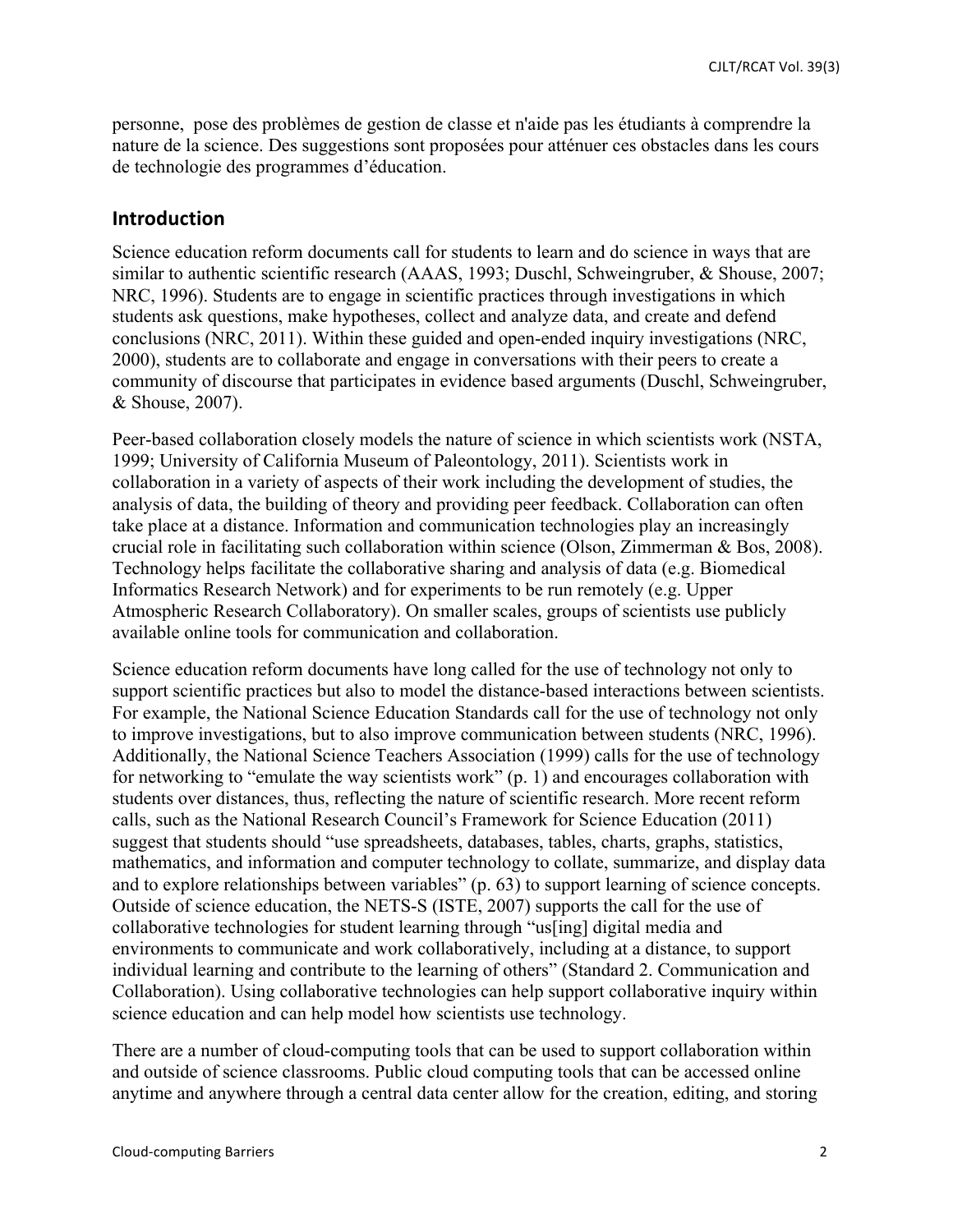of products online (Armbrust et al., 2009). There are several free cloud-computing office application suites that allow for online document, spreadsheet, and presentation creation (e.g. Google Drive, Zoho, and MS Office Web Apps). Many of these tools provide asynchronous and synchronous collaboration in which artifacts may be co-constructed, and offer online peer feedback and discussions features. These tools have the potential to afford collaboration not only within the classroom between students working on teams (e.g. seeing real time what others are discovering and to provide feedback on the discovery), but also collaboration beyond the classroom (e.g. between groups of students in different classes or outside experts). The use of cloud-computing tools can also help promote the development of a discourse community within the science classroom.

## **Barriers to Integration**

Although technology holds great promise to improve student learning of science (Webb, 2008), the implementation of new technologies in the classroom has been met with hesitation by science teachers (Gerard, Varma, Corliss, & Linn, 2011; Guzey & Roehrig, 2009; Yerrick & Hoving, 1999). Some posit that barriers, both external and internal, have led to limited technology integration (Ertmer, 1999). Teacher education has been called upon to help mitigate these barriers.

Models of pre-service science teacher education have been developed to promote technology integration (Darling-Hammond & Bransford, 2005; Flick & Bell, 2000; National Science Teachers Association, 2003). Although these models have started to be implemented, they have shown limited success in helping pre-service teachers remove barriers to using technology, such as cloud computing tools, in their practice. Studies have shown that pre-service teachers are hesitant towards using technology with inquiry pedagogy (Friedrichsen, Dana, & Zembal-Saul, 2001), do not understand key concepts to appropriately implementing technology (Niess, 2005), and cannot envision new ways of using technology in their future classroom (Doering, Hughes, & Huffman, 2003).

Yet, little is known about pre-service teachers' barriers, beliefs, or envisioned use of cloud computing applications to support collaborative, inquiry-based pedagogy. Understanding beginning teacher's beliefs and perceptions will help inform methods courses in order to reduce these barriers to implementation and better prepare beginning teachers to integrate technology in meaningful ways (Hew & Brush, 2006). The purpose of this study was to identify preservice science teachers' perceived internal and external barriers to using cloud-computing technologies to support inquiry-based pedagogies.

# **Theoretical Framework**

The data from this study are framed by the literature on barriers. Ertmer (1999) posits that either first-order or second-order barriers can hamper meaningful technology integration. Firstorder barriers relate to external issues like lack of equipment, time, support, or training. Any number of first-order barriers must be overcome before successful implementation can take place as they can frustrate the teacher and prevent the use of technology in the classroom. Even if all first-order barriers are removed, the second-order barriers can prevent implementation. Second-order barriers are more internal and directly relate to teachers' beliefs about the role of the teacher, appropriate pedagogical practices, and the role of educational technology in their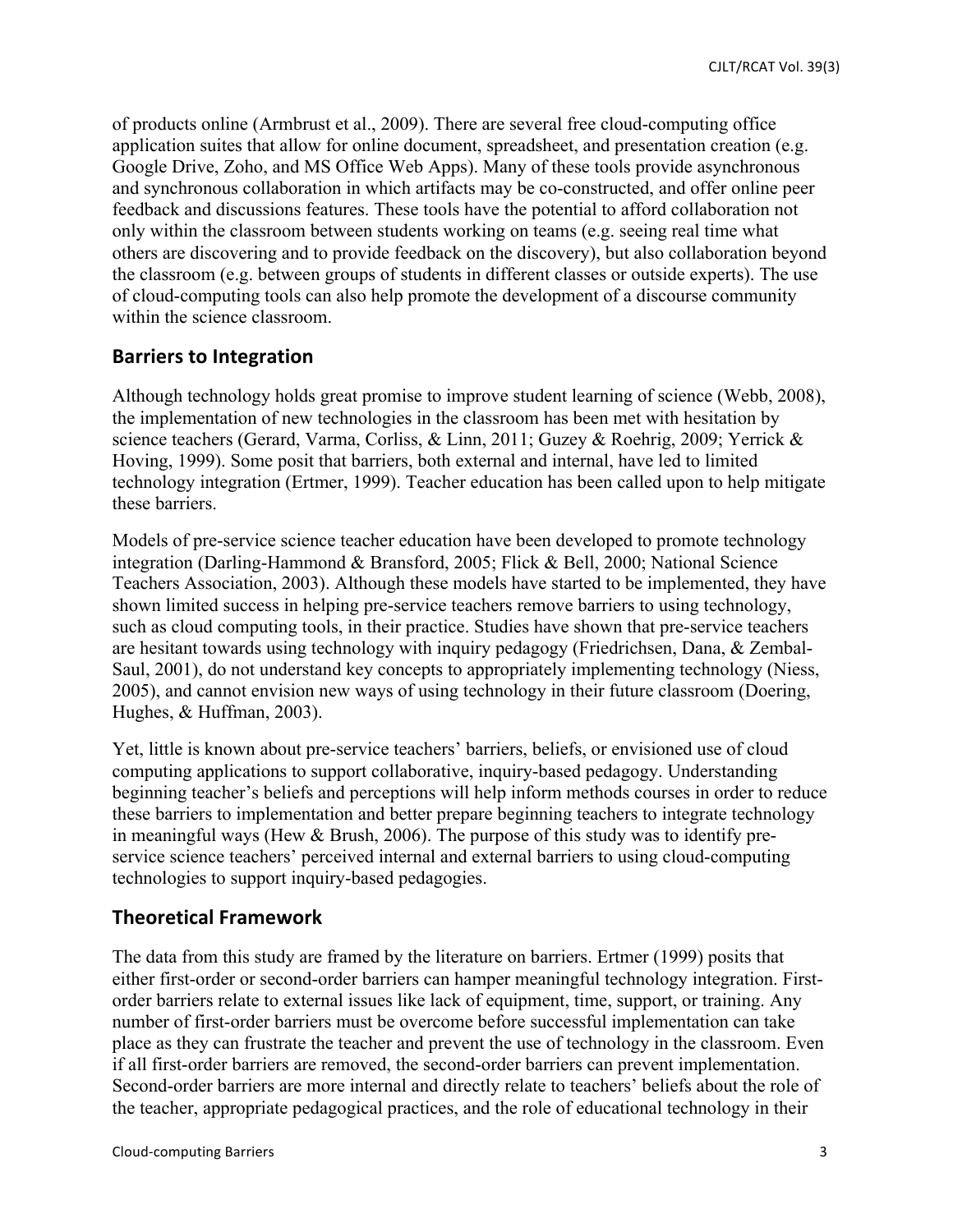curriculum. These second-order barriers are more difficult to overcome due to their personal nature and may prevent meaningful use of technology.

Technology, Pedagogy, and Content Knowledge (TPACK) (Mishra & Koehler, 2006) also helps to frame this study. Teacher TPACK knowledge guides the use of particular technologies to teach particular science concepts using science pedagogies. The barriers related to the use of cloud-computing technologies within science education may be different than barriers related to other technologies used in science education such as probeware and simulations, and are likely different from barriers to using similar technologies in different content areas (e.g. Mathematics). Therefore, it is important to understand barriers related to the integration of cloud-computing applications from a content specific lens.

# **Study Context**

The data for this study are derived from a technology integration course for pre-service science educators at a large midwestern university in the United States. Pre-service teachers are enrolled in a post-baccalaureate program, usually upon completion of an undergraduate degree in a specific science area. The course takes place in seven three-hour face-to-face sessions with additional online learning activities. This course is taught fall semester concurrently with a middle school science methods course and a field experience course in which participants observe and teach several lessons. In the following spring, the pre-service teachers student teach.

The course design is based on the technology integration model for science education (Flick & Bell, 2000). Flick and Bell's model suggests that technology used within methods courses should be introduced in the context of science, should take advantage of the unique features of the technology, should make scientific views more accessible, and should develop understandings of the relationships between science and technology. The objective of this course is to prepare teachers to thoughtfully integrate technology within standards-based science instruction to enhance the teaching and student learning of specific science content in specific contexts. The course asks participants to explore how, why, and when might we facilitate student use of educational technology to help support their deep learning of specific science concepts and processes? The broad goals of this course are to: 1) foster beginning teacher technological, pedagogical, and content knowledge (Mishra & Koehler, 2006); and 2) have participants justify the use of and thoughtfully integrate specific technologies within research-based science instruction to enhance student learning of specific content.

Each course module explores a different technology that can be used within secondary science education. Primary technologies include online simulations, concept mapping software, cloudcomputing tools, online multimedia development tools, and probeware. Participants also develop a vision for integrating technology and integrate technology into a lesson within their middle school field placement (For more information on course design see http://edhd5007.sites.google.com).

Technologies in the course are taught using a learning cycle model: participants *Explore* the technology; *Extend* their knowledge through dialog, readings and develop authentic artifacts of practice such as lessons and assessments that integrate the technology in question; and *Reflect* on the use of the technology in their future practice.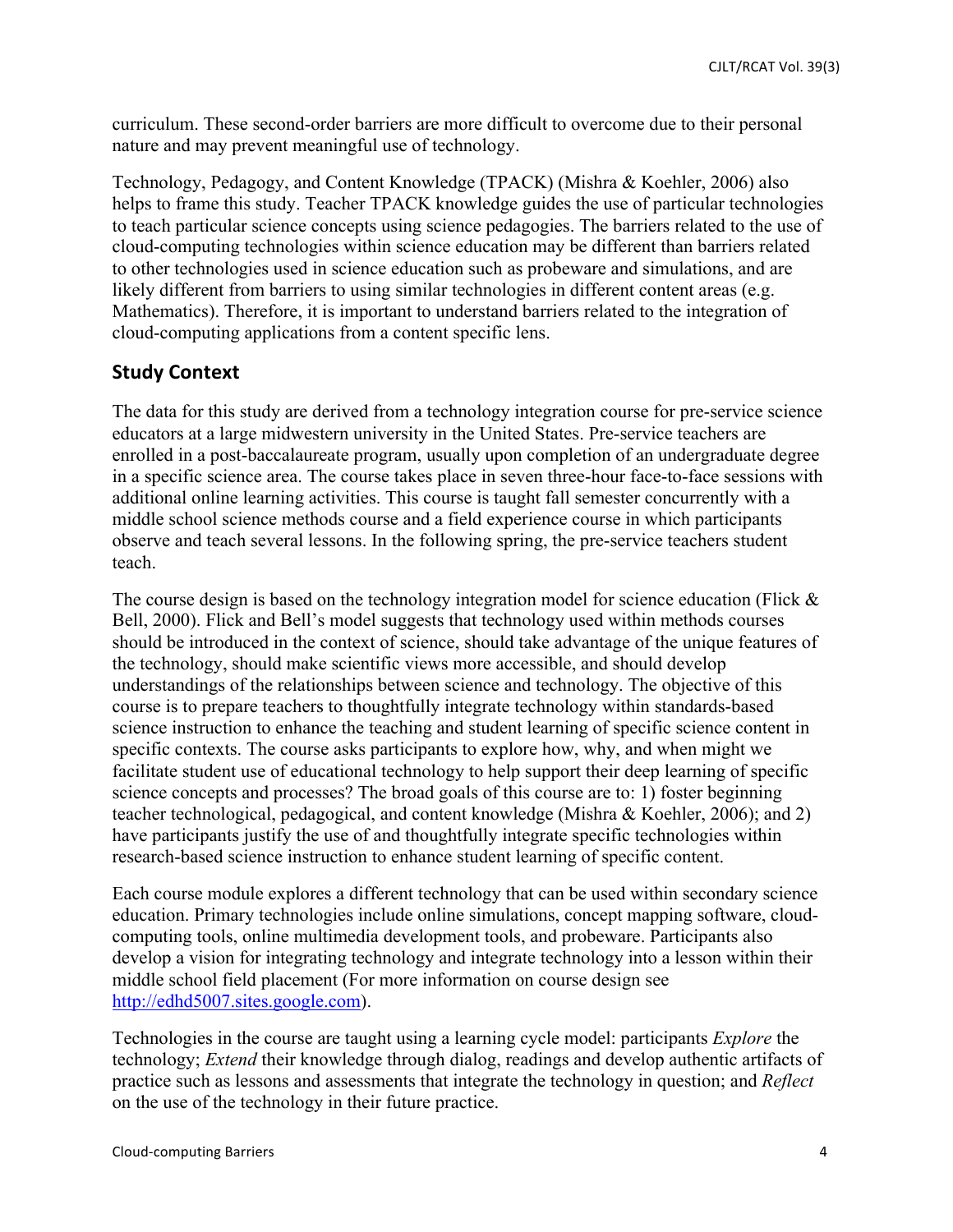The participants first explore technology by engaging in free investigation of the technology for a brief period of time. The instructor then models the use of the technology use within science education in a lesson designed for adult learners to prompt discussion related to implications for teaching and learning. In the case of the cloud-computing module, participants are engaged in an inquiry investigation in which technology is used to support synchronous and asynchronous collaboration. The lesson has participants explore scientific concepts related to seed dispersion. A paper helicopter (see

http://www.nasa.gov/pdf/205711main\_Rotor\_Motor.pdf) is used to model a samara seed (i.e. maple seeds). Google Drive tools such as Documents, Spreadsheets, and Presentations are used. Google Drive tools were chosen as the modeled technology as many K-12 schools have begun to adopt the use of the Google suite of productivity applications.

## **Cloud-Computing Artifact - Google Drive Lesson**

- 1. Title of lesson:
- 2. Describe **the context** in which you would use this lesson:
- 3. What class would you use this with?
- 4. What unit would you use this with?
- 5. What Academic Standards would be aligned with this activity? (Justify at least 2)
- 6. What NETS-S Standards would be aligned with this activity? (Justify)
- 7. Where in the learning cycle would this fit? (Choose 1 and briefly justify)
	- a. Investigation Activity Students explore the concept through a guided investigation
	- b. Clarification Activity Teacher leads instruction to make sure students understand concept
	- c. Application Activity Students use the concept in a novel situation
- 8. What science practices will lesson this support? Choose all that apply and justify at least 2.
	- a. Asking questions
	- b. Developing and using models
	- c. Planning and carrying out investigations
	- d. Analyzing and interpreting data
	- e. Using mathematics, information and computer technology, and computational thinking
	- f. Constructing and critiquing explanations
	- g. Engaging in argument from evidence
	- h. Obtaining, evaluating, and communicating information
	- i. Applying and using scientific knowledge (i.e. engineering)
- 9. Briefly describe a lesson that uses cloud-computing tools (e.g. word processing, spreadsheets, presentation, drawing) that students use to work collaboratively (either synchronously or asynchronously) to support some component(s) of inquiry. The data could be student collected or could be generated elsewhere (e.g. historical or real time data sets). If you are using an existing lesson, please cite the source of the lesson. Include a sample Google Drive artifact.

# *Figure 1:* **Cloud-computing Lesson Template**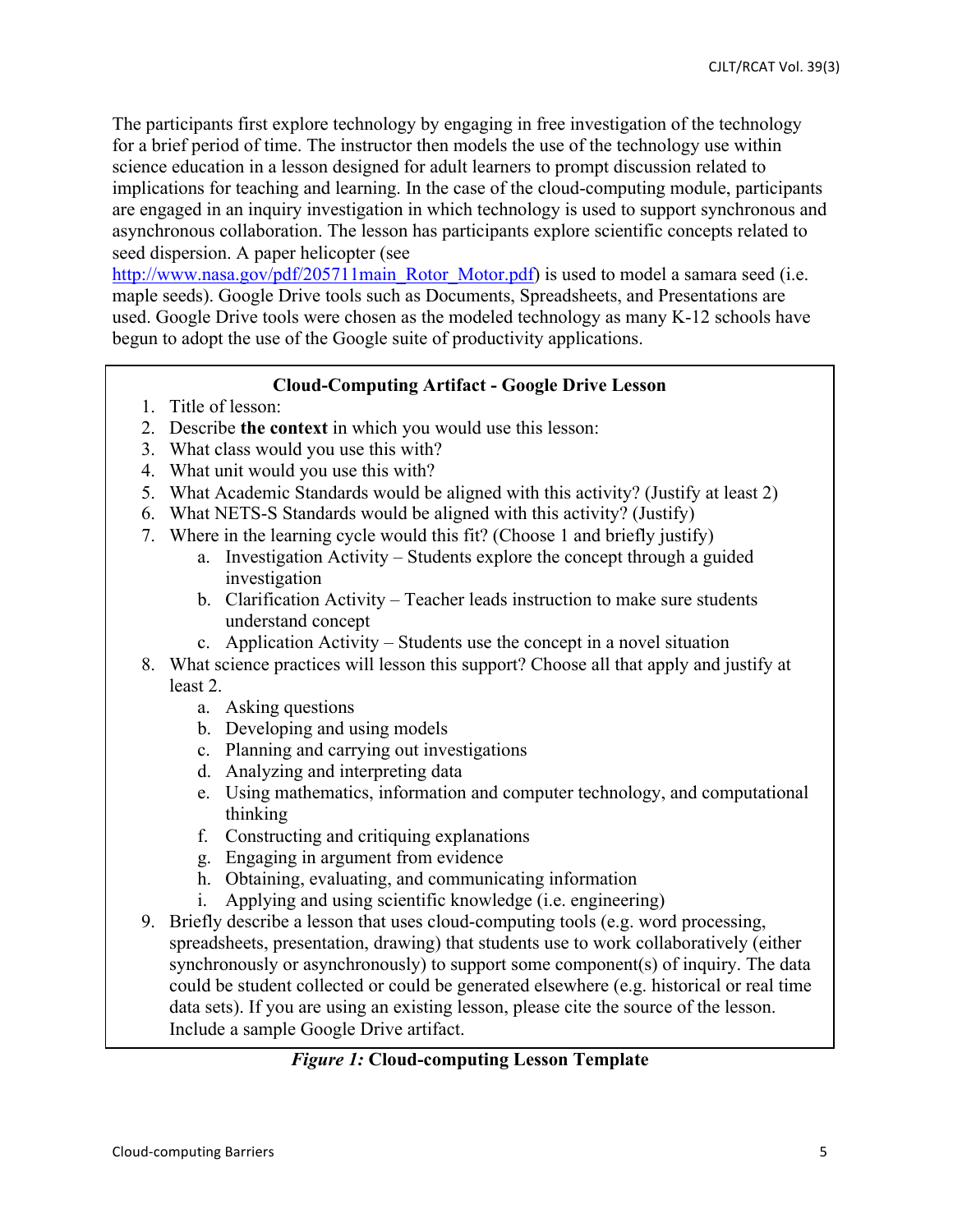Within the seed dispersion lesson, the participants first engage in an activity to explore the factors that influence how much time it takes for a paper helicopter model to land. Participants work from a single Google Document to brainstorm factors that they think would influence the time for the model to hit the ground in an instructor led, large group activity. Participants then use another Google Document within their cooperative learning base groups to develop questions, tentative predictions, hypotheses, and procedures to explore a variable they would like to investigate. Participants work from a single class document that has different table rows for each base group. This allows them to see other participant's study designs and to use the commenting tools to provide feedback to other groups as well as to receive feedback from the instructor. Participants then carry out the experiment and analyze data using the Google Drive spreadsheet application. Outside of class, students work asynchronously to develop a presentation that explains their results and prepare to present their work during the next class session. The activity and its implications for teaching and learning are also discussed during the next class session.

During the *Extend* phase, participants also read literature related to the technology and engage in face-to-face and asynchronous online group discussions. In the case of the cloud-computing module, participants read an article that explored how inquiry can be done using online data sets (see Bodzin & Cates, 2002). Also in the Extend phase, participants create an artifact that shows how they would integrate the technology to support the learning of a specific concept. In the cloud-computing module, participants develop a lesson that they could use within their practicum experience, student teaching, or future classroom teaching. In their lesson they design an activity that incorporates inquiry, cloud-computing tools, and peer collaboration to teach a specific concept (See Figure 1).

## **Cloud-Computing Reflection**

1) Consider the affordances of using cloud-computing to support student learning in your specific content area. Provide examples on how this technology can:

- Support your teaching strategies
- Support student understanding of concepts and processes
- Support student development of digital literacy
- Support student engagement

2) Consider uses of cloud-computing to support student learning of particular concepts and/or processes. Provide examples on:

- How this technology could be used by individual students or groups of students
- How this technology could be used by you for whole class instruction

3) Consider the limitations of using cloud-computing. Provide responses to the following prompts:

- The limitations of using this specific type of technology
- The barriers you may face in integrating this specific technology and ways you might overcome these barriers

# *Figure 2:* **Reflection Prompts**

In the Reflect phase, participants write about their experiences using the technology and begin to think about the how's, why's and why not's of using a particular technology. Figure 2 shows the questions that guide participant reflection. The cloud-computing module reflection pushes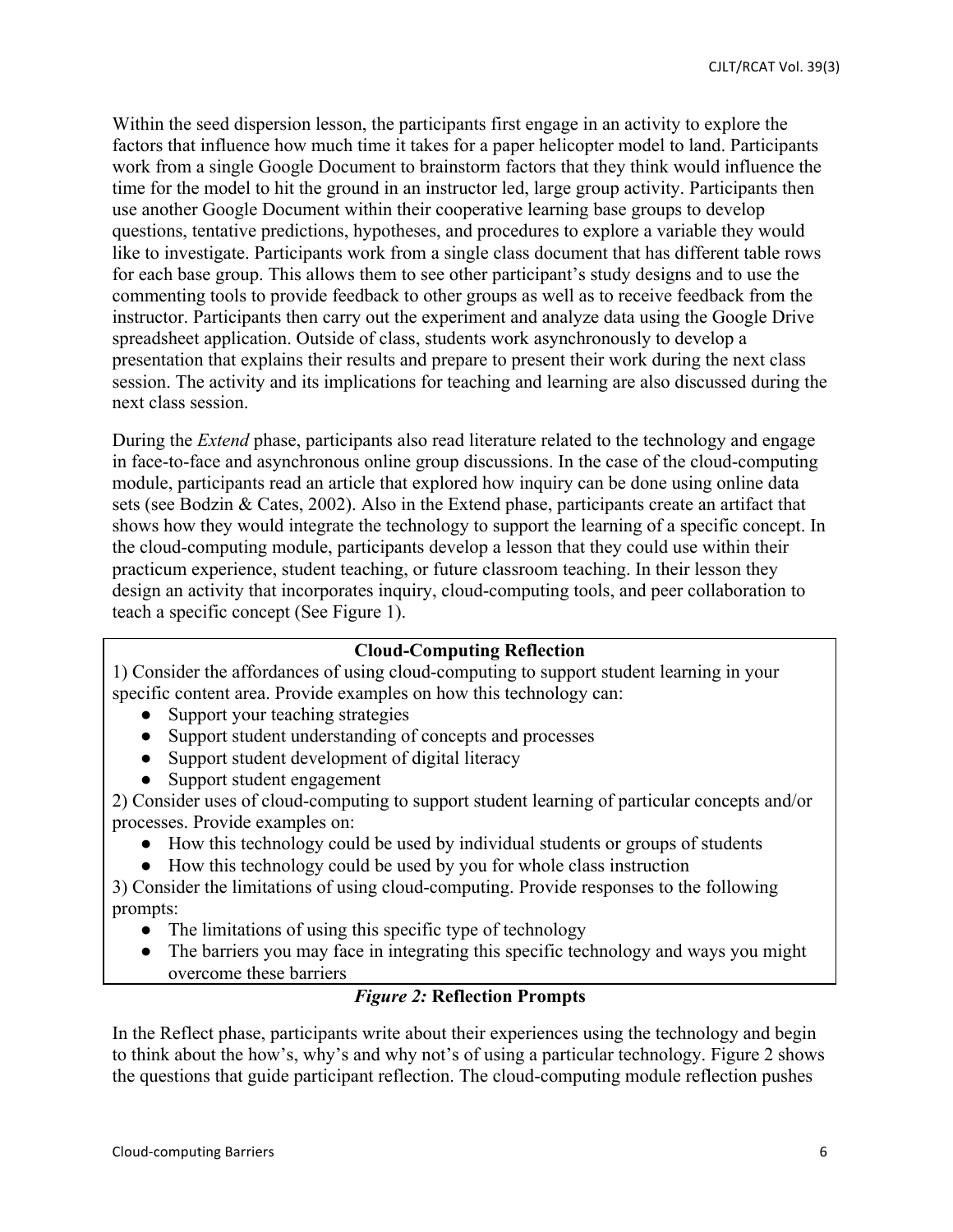participants to think about the broad use of cloud-computing tools within their specific content area (e.g. Life Science, Earth / Space Science, Physics, and Chemistry).

Of particular interest for this study is the third set of reflection questions, which relate to the limitations and barriers towards integrating specific technologies.

# **Methods**

This qualitative study uses inductive approaches for data analysis (Miles & Huberman, 1994) to explore the individual participant  $(n = 96)$  reflections from the cloud-computing module. Data for this study included cloud-computing performance task reflections from classes taught in 2007, 2010, 2011, and 2012. To begin the process of coding, reflections were read one at a time, focusing on statements that could be classified as first or second-order barriers. Firstorder barriers relate to external issues like lack of equipment, time, support, or training. Second-order barriers are more internal and directly relate to teachers' beliefs about the role of the teacher, appropriate pedagogical practices, and the role of educational technology in their curriculum. Later, sub-codes were developed when similarly coded items displayed nuances that elicited further refinement. As new statements were identified, internal consistency checks were performed to ensure statements continued to fit within existing coding structures. From coded data, quotations were selected as representative examples to provide greater validity and a rich description of the perspectives pre-service teachers have concerning technology integration. Additionally, analysis of final course papers, cloud-computing technology integration lessons, and group discussions within the online environment and within face-toface meetings provided triangulation of data. Finally, both authors coded data and came to an agreement on code definitions to promote reliability.

# **Results**

## *First-order Barriers*

Data analysis identified pre-service teachers' perceived barriers to using cloud-computing technologies in their future classroom. First-order barriers are related to extrinsic beliefs that are perceived to be beyond the teachers' control. First-order barriers towards integrating cloudcomputing tools included concerns that:

- cloud-computing technologies are not as good as other products;
- it is difficult in schools to get access to hardware and robust networks to use cloud-computing tools;
- it may be difficult for some students to access to cloud-computing tools outside of school;
- cloud-computing tools would take too long to use; and
- students would have different abilities in using cloud-computing tools.

## *Technology*

Participants expressed several first-order beliefs related to the Google Drive technologies. Participants noted issues related to the usability of the Google Drive environment, in particular around synchronous and asynchronous collaboration tools. For example, one participant states: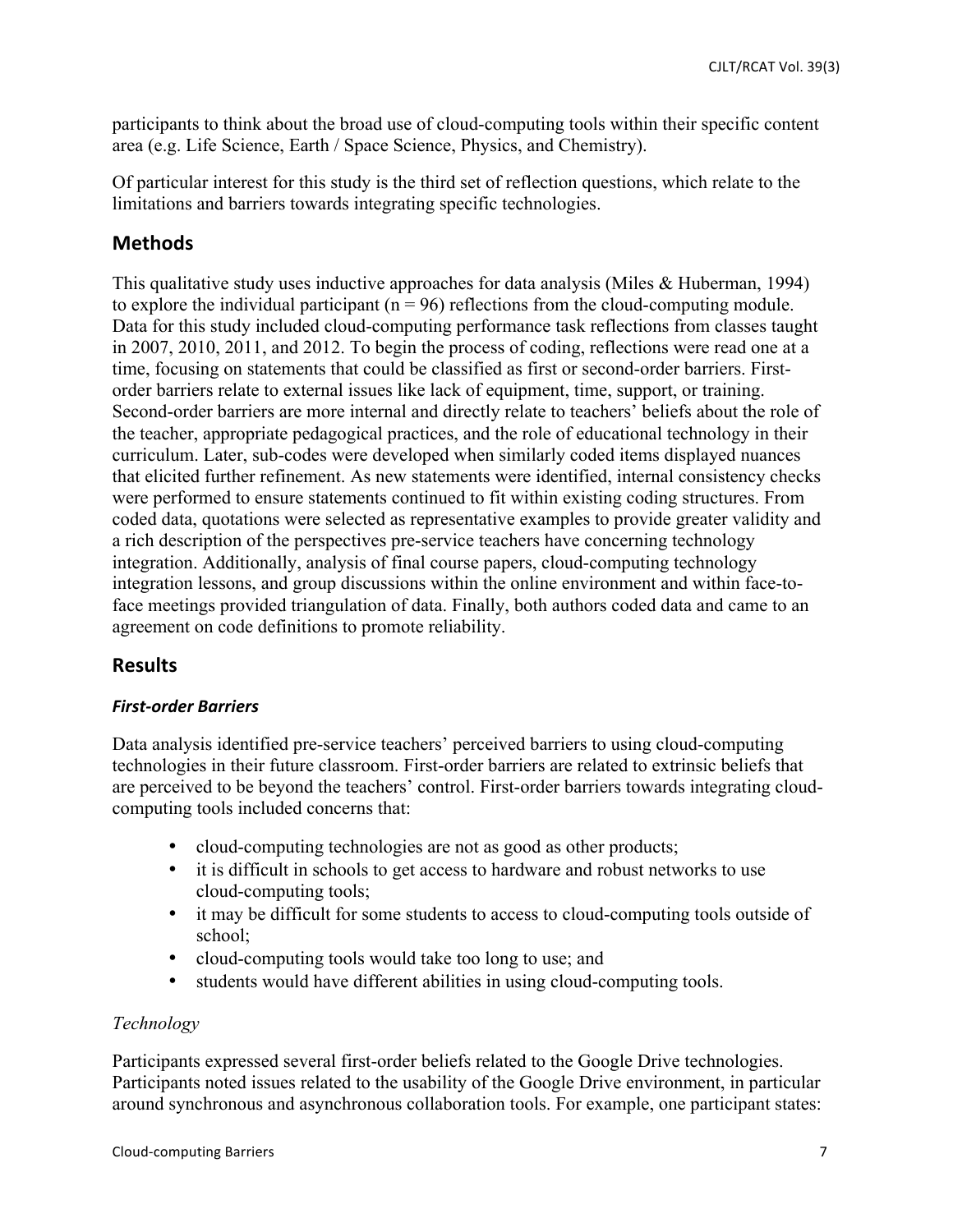To be truly honest, I would not use this type of computing in my classroom. I found that it was easier to communicate with my fellow project team members in person than to try to contact them via computer. There are far too many places to leave messages within these forums, and the expectation to check these forums for messages in a timely manner is unrealistic.

Other participants noted "bugs" they found within the system such as challenges of "text jumping around" during multi-user collaboration. Participants were also concerned about formatting issues within Google Drive, especially when compared to commercial, non-cloud based tools such as Microsoft Office. Other participants expressed frustration that these tools were not as easy to use when formatting final versions of documents when developing or exporting.

Finally, many of the concerns of Google Drive technology centered on the spreadsheet tool and it's lack of advanced data analysis features. One participant noted these limitations :

For example, while we were making our graph we couldn't put in a best-fit line with a slope value. It has limitations that could be critical when analyzing data. It should only be used for basic documents.

Many participants expressed similar concerns about the lack of the best-fit line features stating that other tools were far superior for science education use such as Microsoft Excel. Many students had used tools like Excel within their content area course work.

#### *Context*

The second set of first order barriers relates to contextual concerns associated with school hardware and network resources at practice teaching placements or envisioned at schools in which they would work someday. Many of these observations were grounded through classroom observations or practice teaching sessions. These concerns related to a lack of reliable computers or networks at the school site, a lack of computer labs to bring students to, or a lack of mobile laptop carts to bring into their classroom.

Participants expressed concerns relating to the reliability of the school network and computers. One participant noted that:

The quality of the [school] resources may also pose a problem as they may not be able to allow the students to access their documents. A slow connection may cause problems when opening or saving documents. To overcome this, I would need to be sure that the computers are highly functional before I would allow the students to use them.

Similarly, another participant states: "I think we all have been in a situation where our Internet is down. It would be very frustrating to not be able to work on something because it is saved online and you have no other copies." Generally speaking, participants noted concerns related to having quality Internet connections, especially when collaborating.

Many of the barriers related to a lack of access revolved around participant perceptions of a lack of funding for some schools. Participants were concerned about the availability of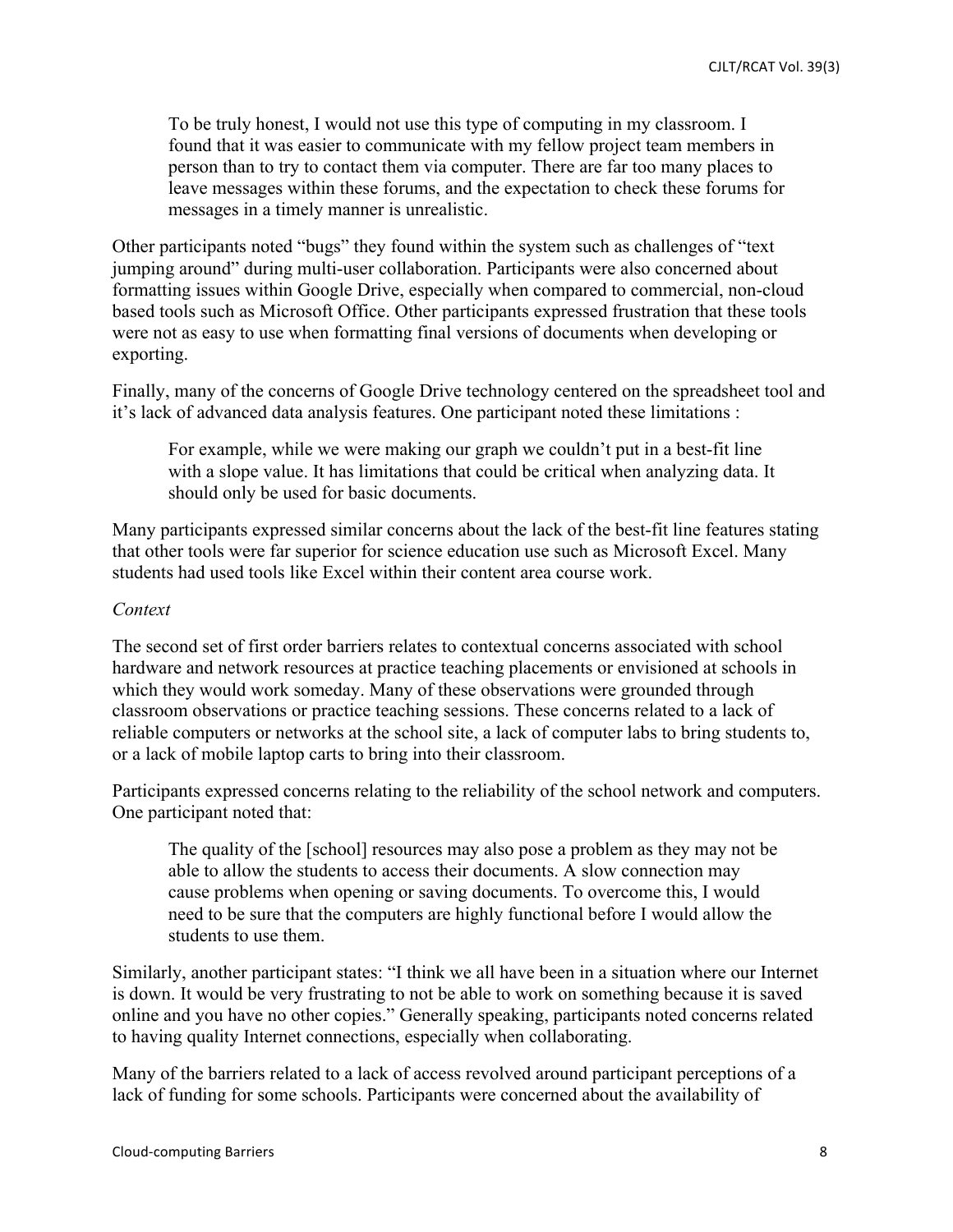classroom computers or of computer labs to bring students to complete project steps such as data analysis. Some participants noted these barriers and posed potential work around options. For example, one participant noted that:

Having at least one computer for each group is usually sufficient for completing tasks. However, if each student can have a computer available then student engagement will increase; they will each be able to contribute instead of one person writing everything that the rest of the group says.

Another participant response suggests that barriers related to the access to computers in the classroom might be mitigated by:

Having students record their data the old fashioned way, with pen and paper, and then uploading all of their data at the end of the class period on a classroom computer can work around this limitation, however, the emphasis on the technology is greatly diminished.

Additionally, one participant noted the challenges of using this technology within a laboratorybased experience when they stated:

The limitation that I see to this specific type of technology is the necessity for students to record data at their lab stations and then move to another area to submit it. Typically in most high school chemistry labs there is not an area for computers and it is not safe to have [computers] nearby due to the high probability of spills or accidents. Therefore students would either need to leave their station to input the data in a piecemeal fashion or submit it at the end of the investigation. Generally speaking, a limitation is access to this information in some school settings.

A perceived lack of school-based access was a limiting factor in teacher's willingness to use Google Drive within their classrooms.

#### *Access*

The third first-order barrier that pre-service teachers shared relates to student access outside of the classroom. Within this barrier, participants were concerned about the implications for student learning with assignments that require collaboration outside of the classroom. While many participants suggested ways to overcome these barriers by either focusing collaboration within classroom time, or getting students access to labs outside of school, or having them go to computer labs within libraries, they did note that this can be a burden on students and may be unfair. For example, one participant reflected on their current practice teaching placement and the use of an online textbook:

While there are libraries with computers and a computer lab at school, students may not always be able to use these resources and we would then be punishing these students because they would not be able to participate in the group projects the other students are participating in. At the same time I realize that by not using technology with these students we are also making their lack of understanding of these tools worse, so I would have to weight those two sides of the issue.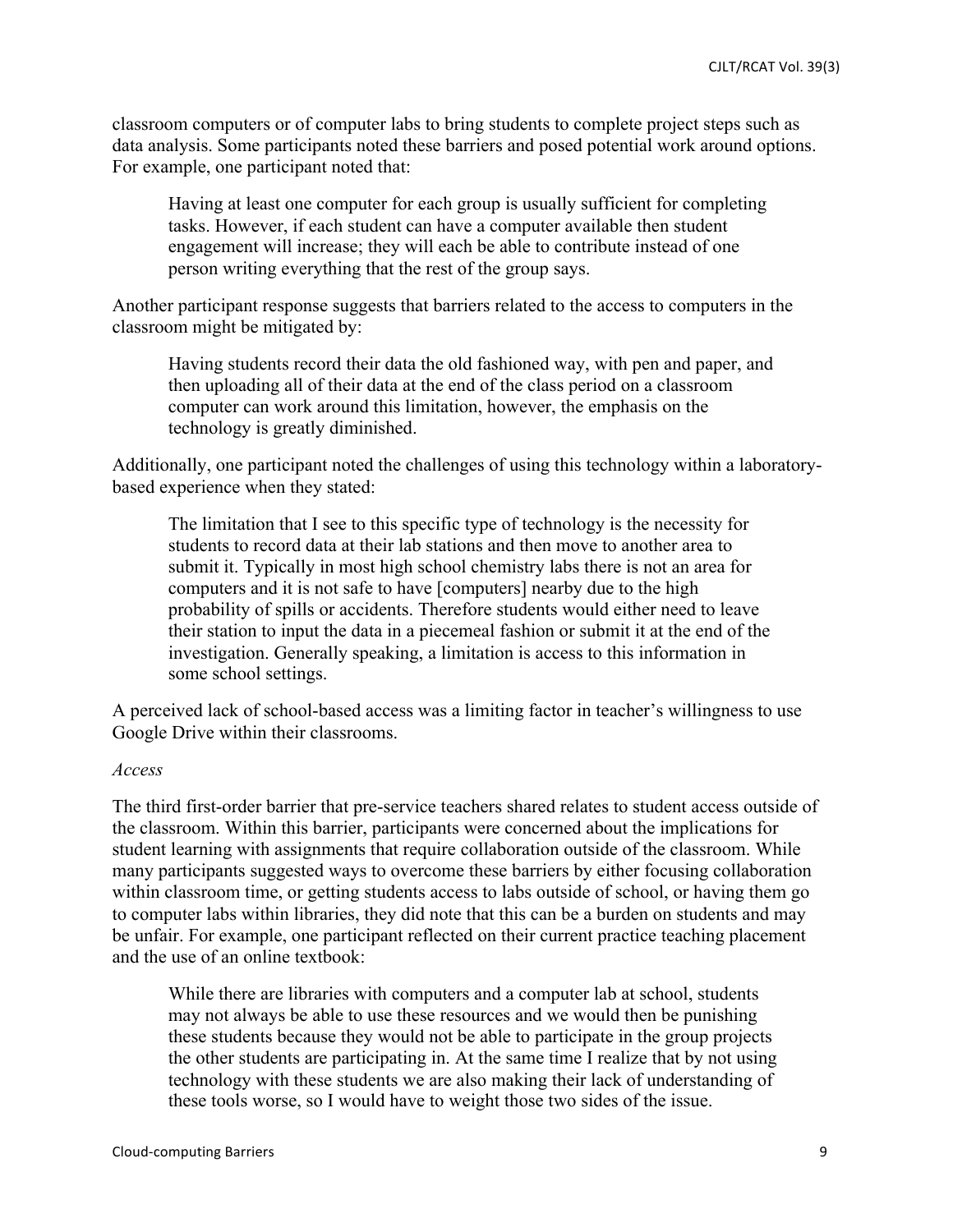CJLT/RCAT Vol. 39(3)

Another participant noted that:

While remote collaboration is one of the things that makes cloud-computing so valuable, it also presents a problem for those students who don't have a reliable Internet source outside of the classroom. I think that most students could probably find a location where they could get Internet time, the problem being that this takes away from the convenience of the technology. Whereas some students might be able to access the technology from the comfort of their bedrooms, other students will have to go out of their way to find the access to contribute. This is a tough situation to be in as a teacher. Before assigning homework involving the Internet I would have already had my students fill out an exit-slip on whether they have reliable Internet access. If it turned out that I had a student without it, I could either try and provide it at school, or only have the students use cloud-computing technology in school. The problem with the first solution is that it would take away some of that students free time. This doesn't seem like a fair solution to me. The problem with the second solution is that I don't think it emulates how students will use this technology in the future.

Participant beliefs related to a lack of outside of school access were a limiting factor in their willingness to integrate cloud-computing technologies.

#### *Time*

The next first-order barrier relates to concerns about the time it would take to use Google Drive. These barriers include perceptions that either teaching or using this tool may take away time from learning science content. For example, one participant expressed:

Teachers mention a lot how there is never enough time to cover everything they want to during the school year - whether they teach just the information for the standards or include extra information and activities. Since I haven't really taught a full year before, I don't know if this will be the case for me, but I could see myself wanting to teach the content instead of teaching my students how to use these tools. However, if the students were taking a computer or technology class where they learn how to use these tools, then I would be more likely to have them use it because it wouldn't take time away from my life science curriculum.

Other barriers related to time include beliefs that other tools are more efficient. For example, one participant relayed that, "sometimes it is just more convenient to use traditional pen and paper," while another participant noted that giving time to use Google Drive tools in class "would also take more time away from teaching them life science content, and it wouldn't make using the technology any better than just having the students make a poster or PowerPoint presentation instead." Another participant expressed:

It may seem like unnecessary use of technology if teachers are not creative about how it is used. For example, if students only use it to enter data, make graphs, and type up a paper individually, these same actions could be done by hand or using Microsoft Word products.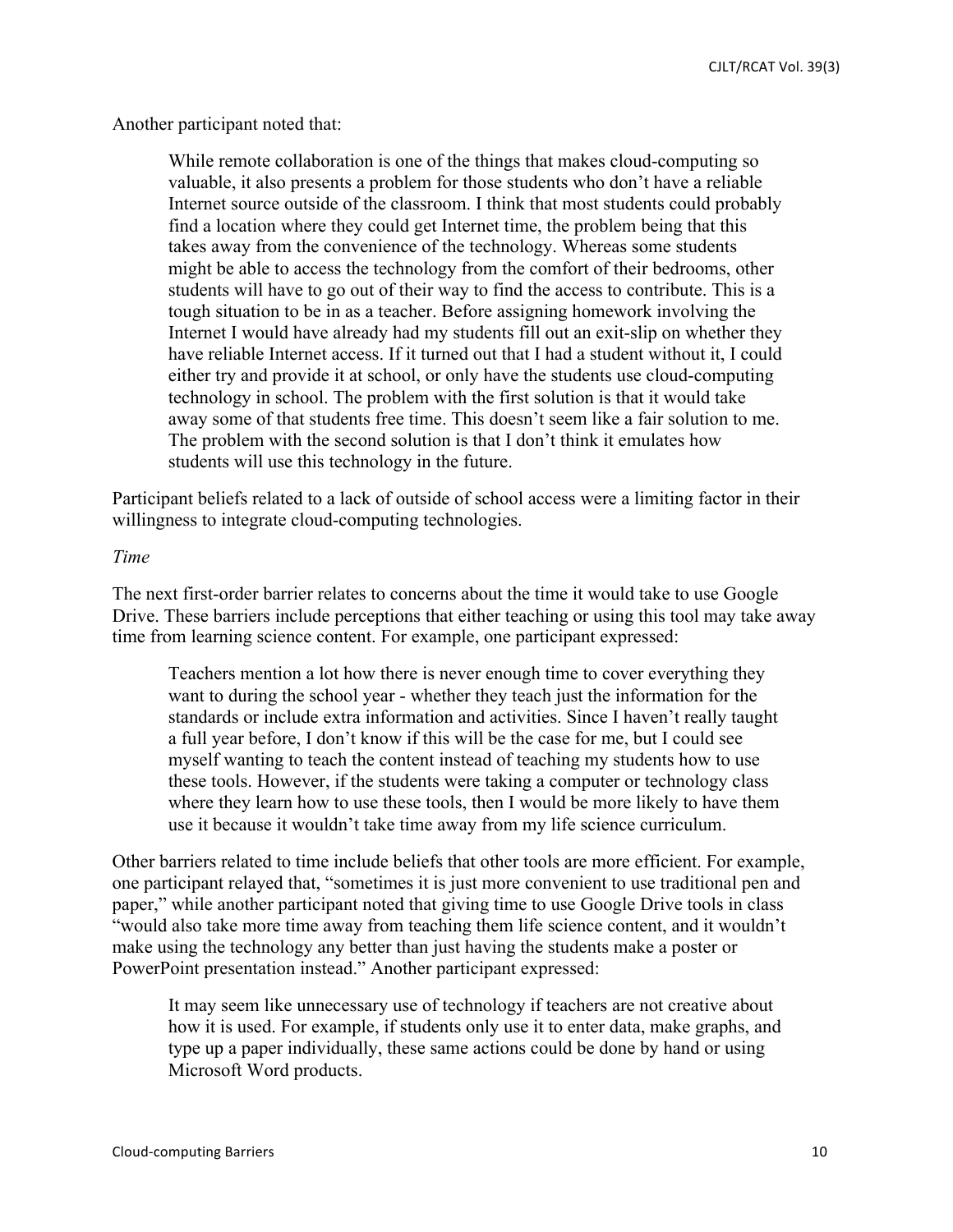While time concerns were common barriers towards integration for many of the course technologies, these barriers highlight the value participants place on time spent on learning core science concepts.

#### *Student ability*

The final first-order barrier relates to concerns over students' abilities to use tools such as Google Drive. These concerns are related to beliefs that students will have varying degrees of digital literacy. For example, one participant noted:

I think that it is important to recognize that while most students are computer savvy, not everyone is at the same level. Thus, it would be a barrier for teachers to assign a project using cloud-computing technologies and assume that every student knew what they were doing.

Other participants expressed the importance of assessing where students are at with their understanding of these tools before beginning. For example, one participant noted: "teachers must teach students the unique aspects of cloud-computing tools such as the synchronous collaboration, discussion, peer review, and publishing to add value to it."

Other participants noted that students with special learning needs such as a disability or English Language Learners would require additional accommodations. One participant indicated that, "for ELL students who struggle with English in the first place, having them manipulate a highly involved program such as Google Docs (and its sibling programs) will only slow their progress further, likely leading to frustration or disengagement." Participant understanding of student abilities is somewhat related to the barriers associated with time. For example, students without skills or requiring accommodations may call for additional support to fully integrate these technologies.

#### *Second-order Barriers*

There were several second-order barriers identified by the participants. Second-order barriers are intrinsic and are primarily based on beliefs about using the technology within classroom instruction. Second-order barriers for integrating cloud-computing tools include:

- cloud-computing tools limit student development of face-to-face collaboration skills;
- cloud-computing tools do not support the teaching of science concepts and processes;
- cloud-computing tools make the management of group learning difficult; and
- cloud-computing tools create classroom management issues.

## *Science content*

Participants shared beliefs that cloud-computing technologies will not help support students in learning science content or support the understanding of the nature of scientific research. For example, one participant noted that, "I don't really see this actually supporting student learning of science concepts and processes, and other than the spreadsheet, it isn't really engaging them in authentic uses of technology within science." Other participants did not see the value of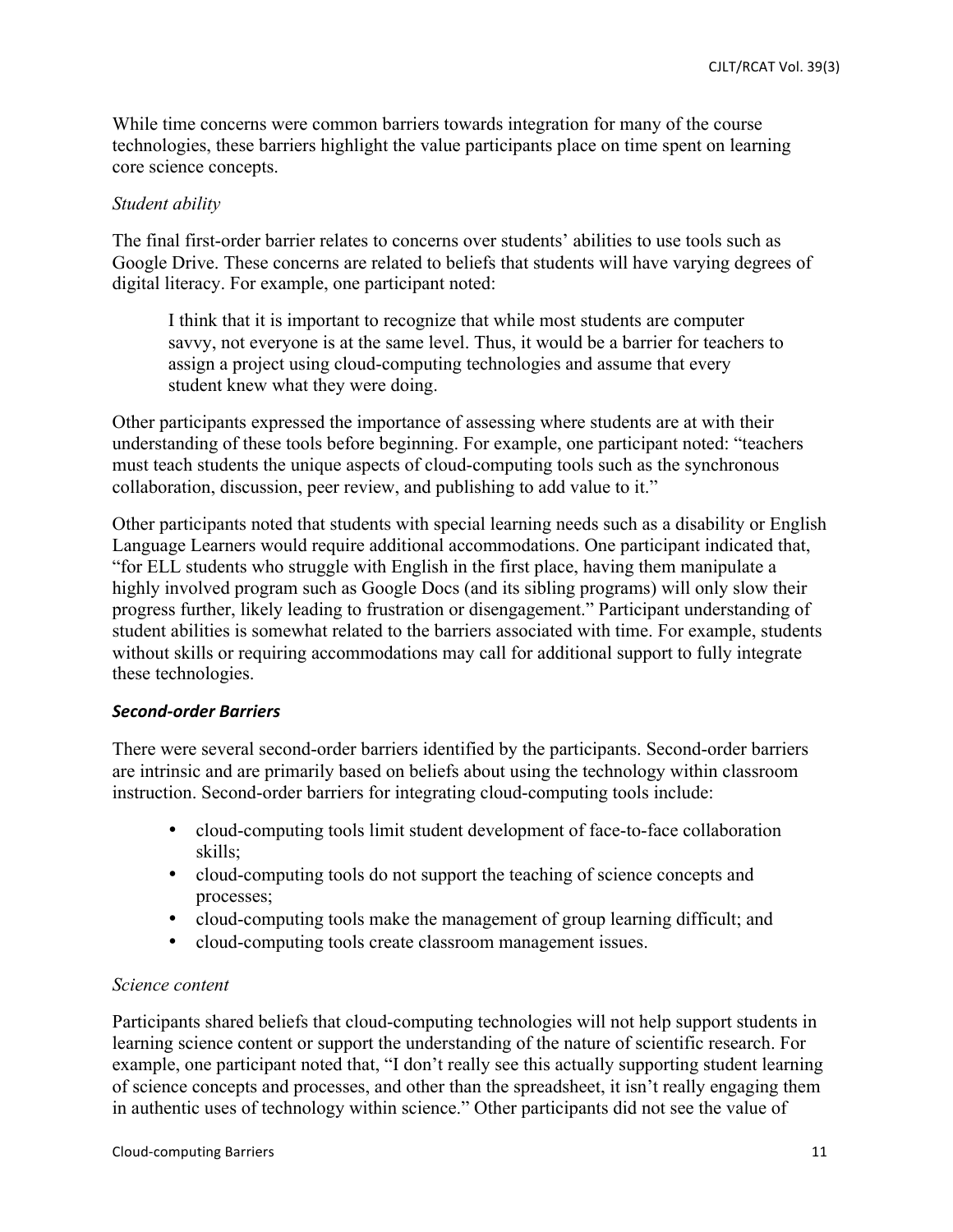these tools within their particular content areas. One participant noted: "One reason I might consider not using the cloud-computing tools in my classroom is that they don't necessarily directly pertain to the content I will teach in a life science classroom." Other participants suggested that the tools themselves do not have merit to teach science. For example:

Cloud-computing does not have actual scientific content itself. Thus, it must be used in conjunction with other activities, such as an experiment conducted by students. As a result, teachers must be purposeful in their use of cloud-computing as a tool to aid in the development of scientific concepts and students' engagement with inquiry by keeping a clear goal in mind.

This second order barrier highlights that decisions teachers make when integrating technology relate to the value of the technology in supporting content area learning.

#### *Face-to-face collaboration*

Participants were also concerned that the use of cloud-computing technologies in their classroom would limit face-to-face collaboration. Some participants were concerned that this type of technology would limit student's abilities to learn to work collaboratively in a group through verbal communication. For example, one participant noted:

I think another drawback is that students are not working face-to-face with other students. This reduces social interaction time with group members, which is often an important factor for a group to work well with each other. Communicating through this technology does not allow for nonverbal communication, which is important when interpreting [and] perceiving the context of comments. This would be one of the major reasons why I might not use this technology in my classroom.

Another participant shares their fears of completely online instruction through the use of these tools:

This technology starts to walk the scary line of becoming completely computerized. It might be easier, and possible, for a group to do an entire project without ever getting together face-to-face, but is that a good thing? Call me old fashioned but I still think there is a lot to be said for a student with good people skills.

This second order barrier highlights teacher beliefs related to their vision for collaboration within collaborative group inquiry.

#### *Group management*

Participants shared many concerns related to the management of collaborative groups. Within this set of barriers, concerns emerged that related to the structuring of group work, assessing individual contributions, and individual student effort. One participant captures these concerns by stating: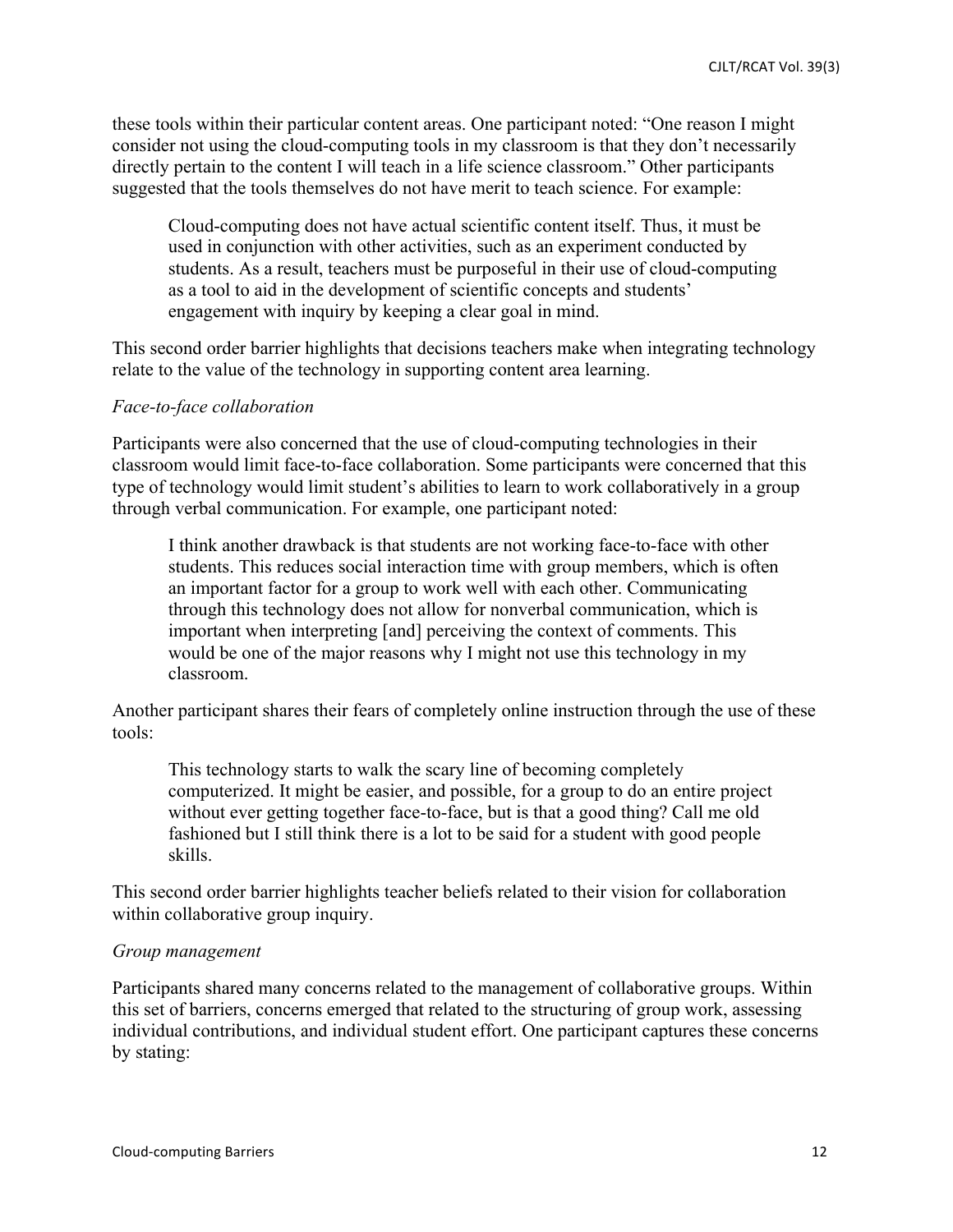Work done in this fashion is fairly opaque to the teacher. The teacher never really knows who contributed what to the conversations or to the actual products. Group work in class is much more transparent and on paper even more so as the teacher may recognize handwriting.

Another participant speaks to the concerns related to assessment of individual contributions when they stated:

Social loafing is another issue that comes along with any sort of activity that involves collaboration. In collaborative groups--especially on digital projects that are turned in without recognition of who produced each piece--some students may contribute more to the final product than others.

This second order barrier highlights beliefs related to the pedagogical challenges of fostering healthy group collaboration within their envisioned science classrooms.

#### *Classroom management*

In the final second order barrier, participants express concerns related to classroom and student behavior management. In this barrier, participants were concerned about the potential distractions caused through the use of these tools, the potential for vandalism of other group member's work, and potential cheating. One participant reflects on the potential for distraction in the following comment:

Another limitation that I foresee and have witnessed is that students may abuse the opportunity to use this technology in class. When I was student-teaching, the teacher provided laptops for the students to write an assignment via Google Docs. Rather than work on their assignment, the students shared the assignment with each other and were distracted by the chat feature during class.

Other participants noted that if groups are all working from the same document there is potential for inappropriate comments on other group's work. Participants expressed concerns such as:

There could also be issues of students making inappropriate comments on the shared documents. I would want to keep comments anonymous to the students to encourage the quiet students to add comments, however, I would want to watch who is leaving which particular comments.

There was also concern around the potential for cheating. A participant noted the tension between collaboration and cheating when they stated: "It would be difficult to eliminate cheating using cloud-computing, when the very idea of this technology is collaboration." This set of second order barriers differs from group management and speaks to perceived barriers related to managing student behaviors while using collaborative technologies.

### **Discussion**

This study suggests that there are several perceived barriers that pre-service teachers hold towards integrating collaborative cloud-computing applications in secondary science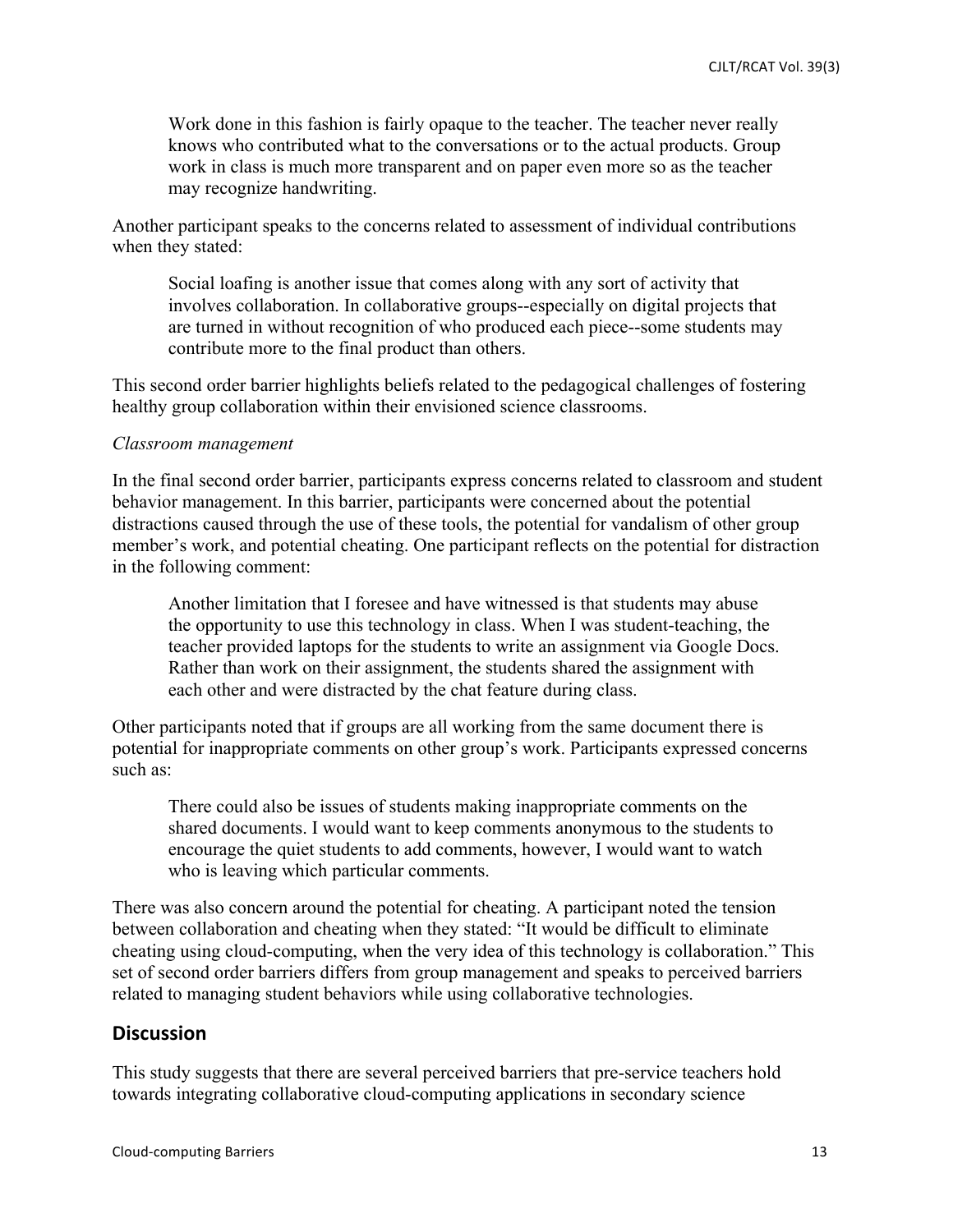classrooms. The first-order barriers related to design issues such as bugs and a lack of critical features will potentially be lessened as cloud-computing applications continue to be refined with new features and enhanced usability. Infrastructure related issues associated with school and home contexts will also likely be mitigated over time as those venues and the technological tools therein become more robust and home access through mobile devices increases. Barriers related to the time for students and their instructors to learn and to use cloud-computing technologies may continue to be a challenge, as they have been historically, when facing integration of technology (Hew & Brush, 2006). To accommodate concerns related to time, methods instructors should help pre-service teachers think about the use of appropriate technologies in the context of particular content. In addition, methods instructors help facilitate conversations related to systematic use of chosen technological tools and to not view these tools as single use for a specific topic. These tools' potential can be realized when integrated throughout an entire course or as part of a scope and sequence in a school district where cloudcomputing tools are used to support scientific collaboration in increasingly sophisticated ways.

Of particular interest in this study are the second-order barriers. The concerns related to how technology does not promote face-to-face collaboration indicates that pre-service teachers are not making connections to the collaborative work done by scientists that is facilitated by technology, or may not see value in modeling such practices in their classroom. To address this barrier, methods instructors should provide explicit experiences in the role that technology plays in modern scientific collaboration within their specific content area towards development and refinement of technological content knowledge. For example, participants could be asked to perform research in their particular content area around how technology is used for collaboration (e.g. Human Genome Project in Biology and the Large Hadron Collider in Physics). In addition, authentic science experiences completed prior to entering pre-service education programs in which they use collaborative technologies will help reinforce the development of technological content knowledge and will promote authentic practices within these future teachers' classrooms (Windschitl, 2003).

It is interesting to note, that for some participants, the use of these tools does not warrant replacement of low-tech approaches to collaborative inquiry despite the potential technological and social affordances of cloud-based tools that can promote collaboration (Kirschner, Strijbos, Kreijn, & Jelle Beers, 2004). Methods instructors should facilitate understandings of the social, educational, and technical affordances of cloud-computing tools to see how they can support collaborative scientific inquiry in the classroom and mitigate second-order barriers. However, it is as important to help participants to think about the potential group and classroom management challenges and ways that they may begin to think about structuring their classroom environment and expectations to help resolve these potential challenges.

It is also interesting to note that many of the barriers, although in the context of science, may be just as applicable to other content areas. Methods instructors should help pre-service teacher candidates focus their exploration of barriers from a TPACK frame. This will help them think more specifically about challenges they may face within their particular classrooms in teaching particular topics and how participants might address some of the issues before they arise.

Future research should explore the connections between teachers' domain (e.g. Life Science) and topic level (e.g. Cellular Structure) TPACK as it relates to perceived second-order barriers to identify if different domains have specific barriers. Additional research might explore how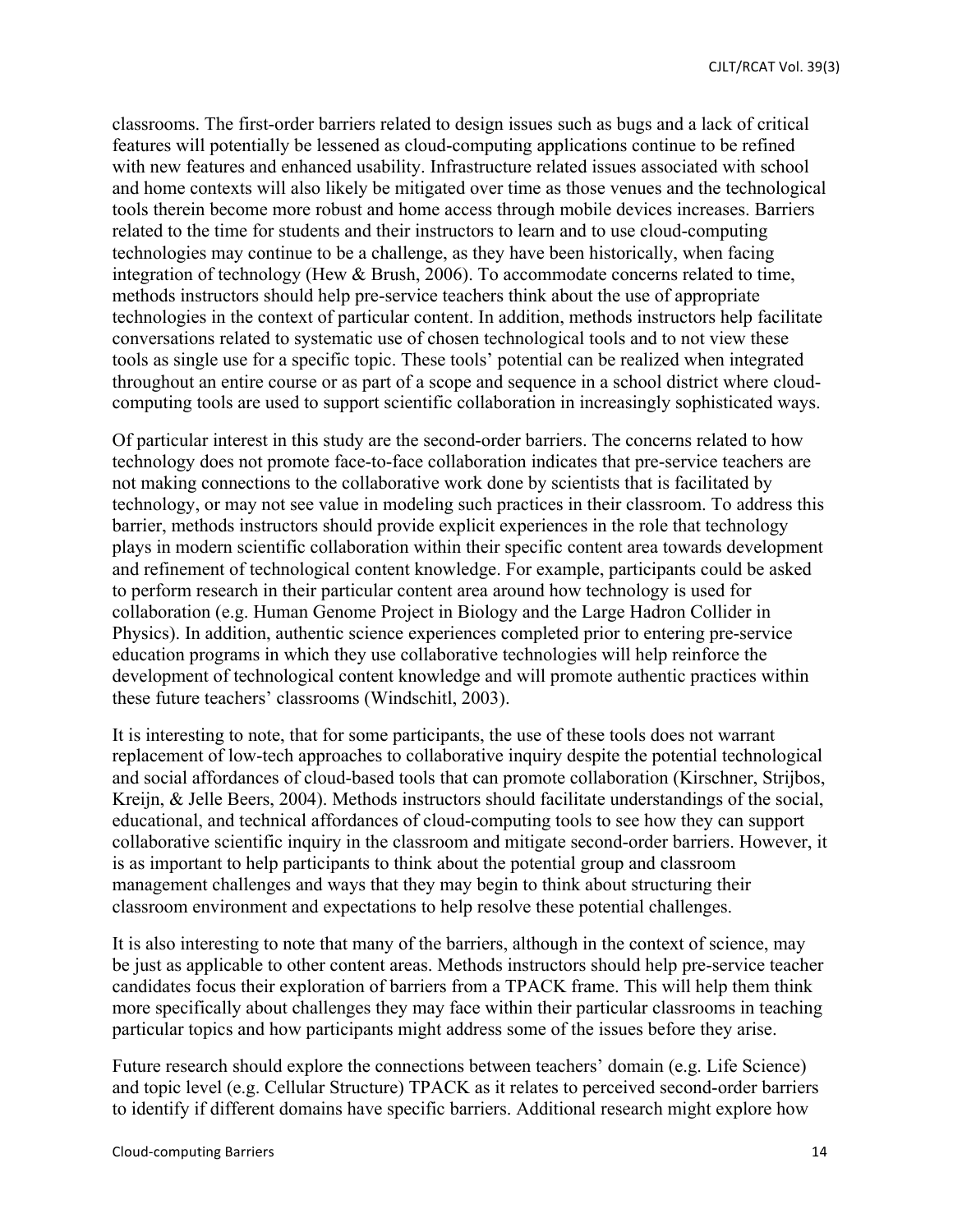these perceived barriers change as a result of clinical experiences in which these teachers integrate technology into their middle school field experiences and within student teaching experiences. This practice would also be supportive of findings that suggest job-embedded professional development models for integration of technology that lead to higher rates of technology integration (Gerard, et al., 2011). Finally, web-based educative curricular resources that can guide teachers in selecting and adapting existing activities to integrate technology will help scaffold beginning teachers in developing and implementing instruction that thoughtfully brings collaborative cloud-based tools into standards and research-based science classroom practice (e.g. http://3Ring.org).

### **Conclusions**

This research study identified first and second-order barriers to using cloud-computing technologies perceived by pre-service science teachers for the purpose of teaching scientific inquiry with collaborative tools. This study also suggests additional research and models for pre-service teacher education that will help mitigate these barriers. However, additional research that leads to pre-service instructional models that can help teachers thoughtfully integrate cloud-computing technologies by helping mitigate barriers, may ultimately be unsuccessful if teachers do not hold beliefs consistent to reform based science education (Ertmer, 2005). If teachers do not value the use of pedagogies that collaboratively engage students in scientific inquiry, nor see value in helping students understand the nature of scientific research, they may not value the use of cloud-computing tools to support these instructional approaches.

## **References**

- Armbrust, M., Fox, A., Griffith, R., Joseph, A., Katz, R., Konwinski, A., Lee, G., Patterson, D., Rabkin, A., Stoica, I., & Zaharia, M. (2009). *Above the clouds: A Berkeley view of cloud computing.* UC Berkeley EECS. Retrieved from http://citeseerx.ist.psu.edu/viewdoc/download?doi=10.1.1.149.7163&rep=rep1&type=pdf
- American Association for the Advancement of Science. (1993). *Benchmarks for science literacy.* New York: Oxford University Press.
- Bodzin, A. M., & Cates, W. M. (2002). Inquiry dot com. *The Science Teacher*, *12*, 48-52.
- Darling-Hammond, L., & Bransford, J. (2005*). Preparing teachers for a changing world: What teachers should learn and be able to do* (1<sup>st</sup> ed.). San Francisco, CA: Jossey-Bass.
- Doering, A., Hughes, J., & Huffman, D. (2003). Pre-service teachers: Are we thinking with technology? *Journal of Research on Technology in Education, 35*(3), 342-361.
- Duschl, R. A., Schweingruber, H. A., & Shouse, A. W. (Eds.). (2007). *Taking science to school: Learning and teaching science in grades K-8.* Washington, DC: National Academies Press.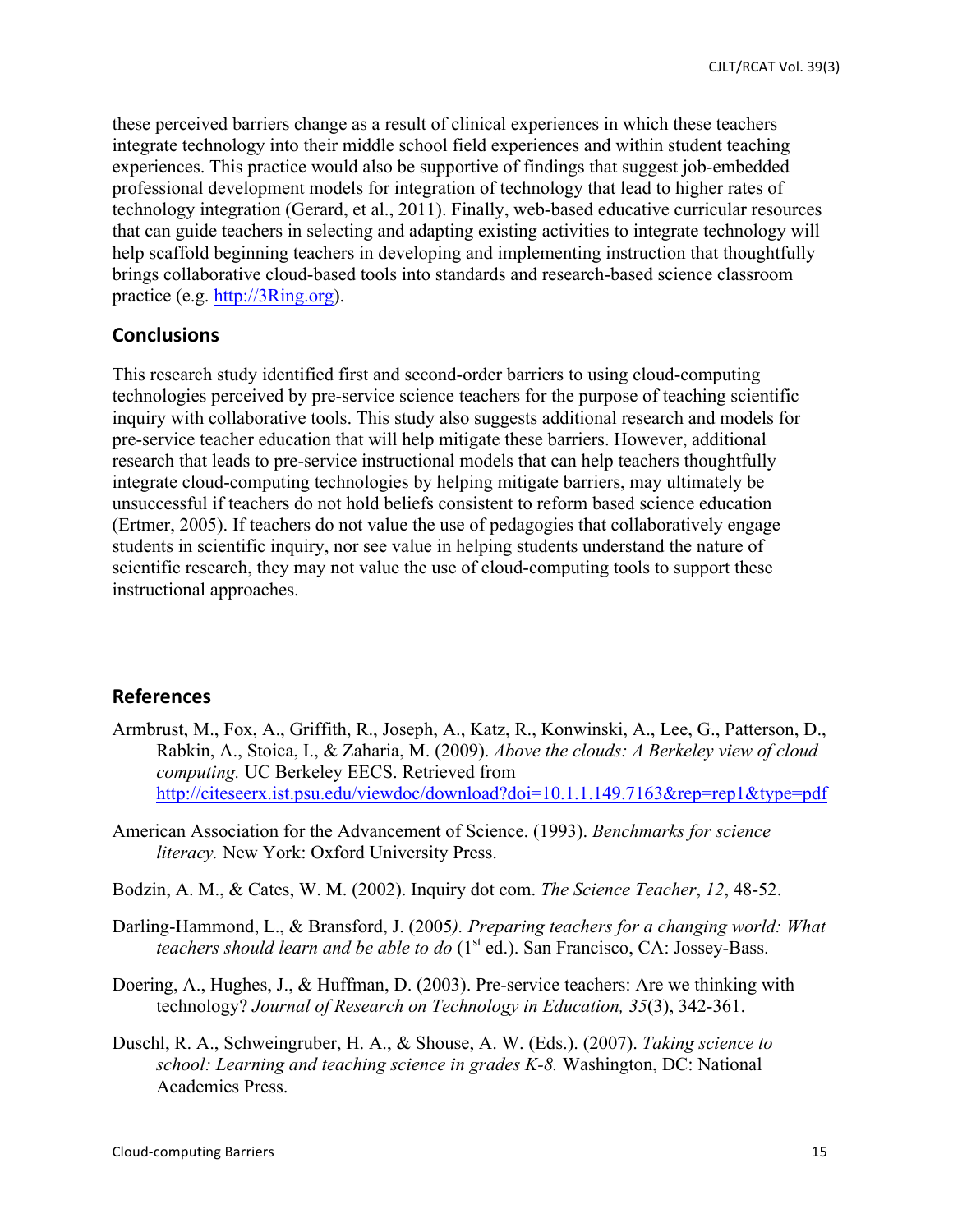- Ertmer, P. A. (1999). Addressing first- and second-order barriers to change: Strategies for technology integration. *Educational Technology Research and Development, 47*(4), 47- 61.
- Ertmer, P. A. (2005). Teacher pedagogical beliefs: The final frontier in our quest for technology integration? *Educational Technology Research and Development, 53*(4), 25- 39.
- Flick, L., & Bell, R. (2000). Preparing tomorrow's science teachers to use technology: Guidelines for Science educators. *Contemporary Issues in Technology and Teacher Education, 1*(1), 39-60*.* Retrieved form http://www.citejournal.org/vol1/iss1/currentissues/science/article1.htm
- Friedrichsen, P. M., Dana, T. M., & Zembal-Saul, C. (2001). Learning to teach with technology model: implementation in secondary science teacher education. *The Journal of Computers in Mathematics and Science Teaching, 20*(4), 377-394.
- Gerard, L. F., Varma, K., Corliss, S. B., & Linn, M. C. (2011). Professional development for technology-enhanced inquiry science. *Review of Educational Research*, *81*(3), 408-448.
- Guzey, S. S., & Roehrig, G. H. (2009). Teaching science with technology: Case studies of science teachers' development of technology, pedagogy, and content knowledge. *Contemporary Issues in Technology and Teacher Education, 9*(1). Retrieved from http://www.citejournal.org/vol9/iss1/science/article1.cfm
- Hew, K. F., Brush T. (2006). Integrating technology into K-12 teaching and learning: current knowledge gaps and recommendations for future research. *Educational technology research development, 55*(3), 223-252. Retrieved from http://www.springerlink.com/content/b85322485mw2w162/?p=f19bfb307eab43e78a12b  $ae365701ff4π=0$
- International Society for Technology in Education. (2007). *National Educational Technology Standards for Students.* Eugene, OR: Author
- Kirschner, P., Strijbos, J., Kreijn, K., & Jelle Beers, P. (2004). Designing electronic collaborative learning environments. *Educational Technology Research and Development, 52*(3), 44-66.
- Miles, M. B., & Huberman, A. M. (1994). *Qualitative data analysis* ( $2<sup>nd</sup>$  ed.). Thousand Oaks, CA: Sage.
- Mishra, P., & Koehler, M. J. (2006). Technological pedagogical content knowledge: A new framework for teacher knowledge. *Teachers College Record, 108*(6), 1017-1054.
- National Research Council. (1996). *National science education standards*. Washington, DC: National Academy Press.
- National Research Council. (2000). *Inquiry and the national science education standards*. Washington, DC: National Academy Press.